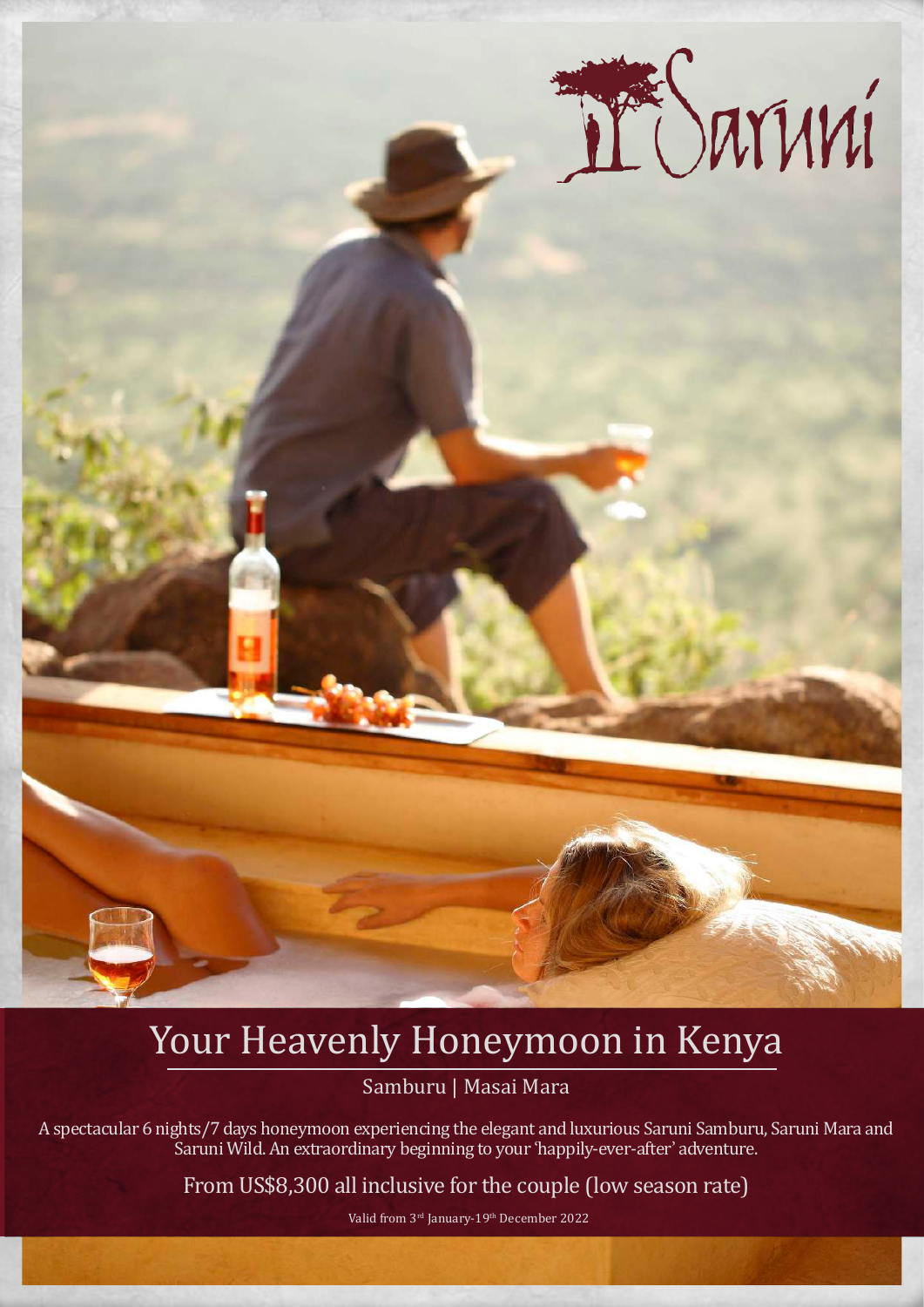



Saruni's intimate luxury lodges offer unmatched romance and complete seclusion in pristine wilderness – the perfect setting for an unforgettable honeymoon.

Celebrate this once-in-a-lifetime occasion away from the crowds in total exclusivity, with special attention and as much privacy as desired. Surrounded by untouched wilderness in all directions, explore the exciting and supremely beautiful Saruni locations with a racing heart.

Delight in the perfect combination of serenity and adventure, luxury and authenticity, wildlife and culture. This classic and unique safari experience will sweep you off your feet.

Encounter dramatic views of teeming open plains and private forested-valleys from 'The Love Shack' at Saruni Mara, vast open horizons steps from your under canvas hideaway at Saruni Wild, and unending, rugged, panoramic vistas from the Honeymoon Villa at Saruni Samburu.

HIGH SEASON US\$5,950 pp July | August & September 2022

MID SEASON US\$5,150 pp January | February | June | October & 1st–19th December 2022

LOW SEASON US\$4,150 pp March | April | May & November 2022





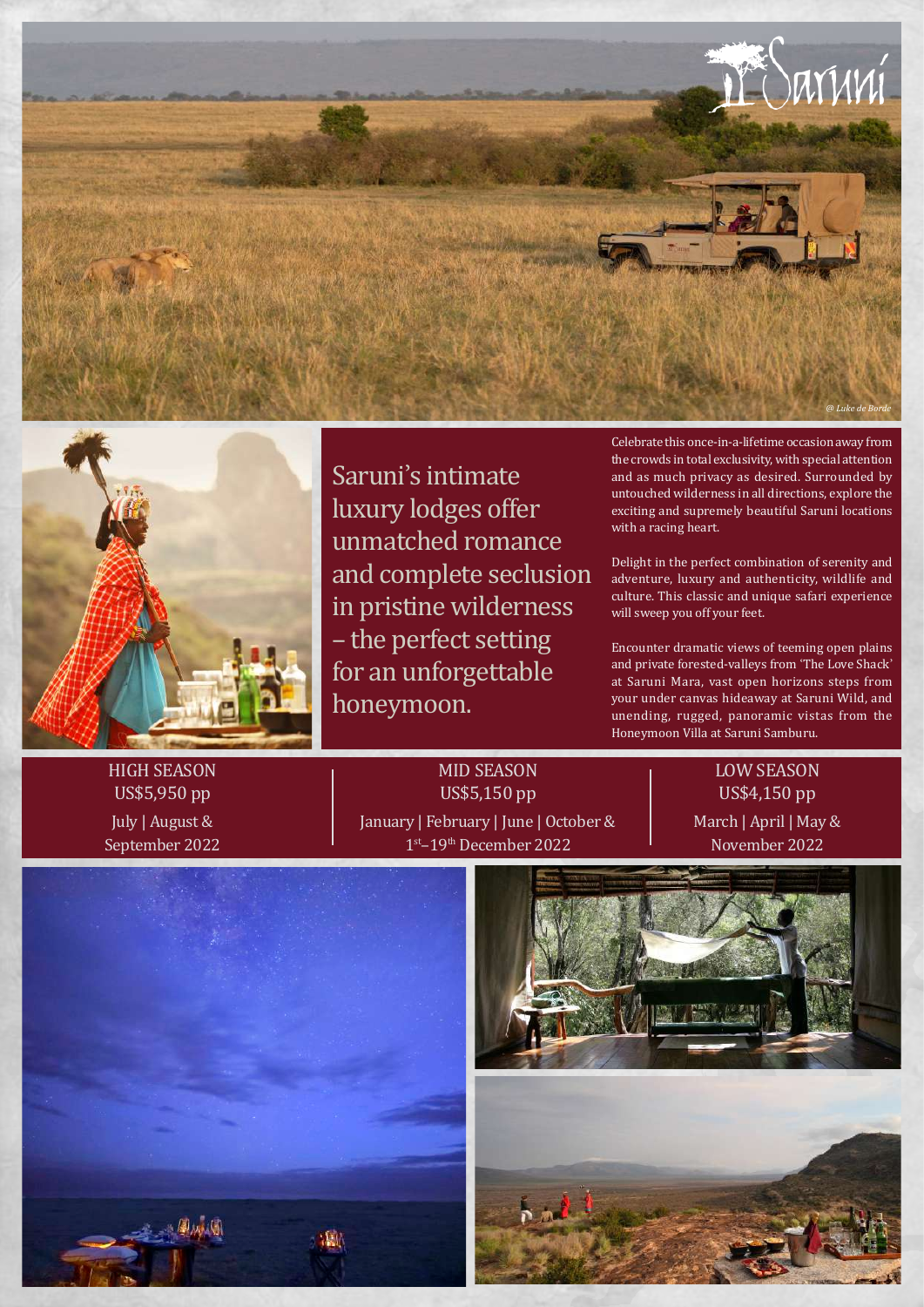

Included All-inclusive accommodation (full-board accommodation including soft drinks, beers, house wines and select non-luxury<br>spirits), The Honeymoon Suite at each property (where available), a private dinner and a compli 2 x complimentary Back & Neck massages (30 min.) for the couple per room per stay at our Wellbeing Space, limited laundry service, shared day & night game drives in 4x4 vehicles, guided bush walks, bush meals, sundowner & picnic excursions, Warriors Academy (where available and upon request in advance), local cultural visits transfers, all internal flights and return airstrip transfers, airport assistance, temporary Flying Doctors cover, daily conservation fees, VAT & taxes.

Excluded Exclusive use of vehicle, premium drinks (champagne, luxury spirits and special wines), additional Wellbeing Space<br>treatments, any payable extra activities, entry fees to local cultural visits, childcare, transpor Elephant Sanctuary in Samburu (bookable in advance), transport & entry fees to the Masai Mara National Reserve in the Mara, gratuities to staff & guides, own private guides & drivers, any payable extra services, anything of a personal nature, international flights & visa fees, late departure fees, and all statutory increases beyond our control.



# Saruni Samburu

Saruni Samburu's six luxury villas are open and spacious, heralding spectacular views over Kenya's Northern Frontier District and Mount Kenya in the distance. The warm and welcoming hospitality makes for an intimate and exceptional experience. The lodge is revered for its innovative, eco-chic architecture and interesting design and décor, as well as its Italian-inspired cuisine. Guests can enjoy the vast panoramas from the dining and lounge area, the infinity pool and the Samburu Wellbeing Space. Saruni Samburu is the only lodge in Kalama Conservancy, which borders Samburu National Reserve, with 200,000 acres of unspoiled wilderness to explore and enjoy exclusively. You are guided from start to finish by Samburu warriors who are passionate about their land and their culture, learning first-hand about their fascinating customs and traditions and gaining ancient, local knowledge about the land and the animals – a truly authentic experience.



Activities and amenities: day and night game drives, photographic hide, bush meals, guided walks, birdwatching, Samburu Wellbeing Space treatments (payable extra), picnics, two swimming pools, helicopter excursions (payable extra), Samburu cultural visits (payable extra), Saruni Shop, Reteti Elephant Sanctuary (bookable in advance & payable extra).



## Saruni Mara & Saruni Wild

Saruni Mara has one family villa, one private villa and five elegant cottages, and is the only small boutique lodge in the Mara, making it very intimate and exclusive. The beautifully decorated themed rooms have a luxurious and classic safari feel. The lodge is tucked away in a secluded valley in the private Mara North Conservancy, a prime and private game viewing area, which borders the Masai Mara National Reserve – the most renowned wildlife park in Africa. Enjoy the Italian-inspired cuisine and being immersed in nature from your private verandah, the Maasai Wellbeing Space and the open lounge and dining area. Maasai warriors will guide you throughout your stay, sharing their ancient wisdom and local knowledge of the area and the animals, their way of life and their secret corners of the most loved wildlife reserve in Kenya.

Saruni Wild is a tented camp elegantly and comfortably furnished with all the necessary luxuries of a wild yet classic safari. The camp is located in the heart of the Masai Mara plains, on the border between Lemek Conservancy and Mara North Conservancy. Surrounded by tens of thousands acres of pristine, untouched wilderness, the camp has the most classic Masai Mara setting. The wildlife thrive right next to its tents. Enjoy endless views, fire-lit meals under the vast African sky, guided game drives led by Maasai warriors.

Activities and amenities: day and night game drives, bush meals, guided walks, birdwatching, Maasai Wellbeing Space treatments (payable extra), picnics, library, balloon safaris (payable extra), Saruni Shop.